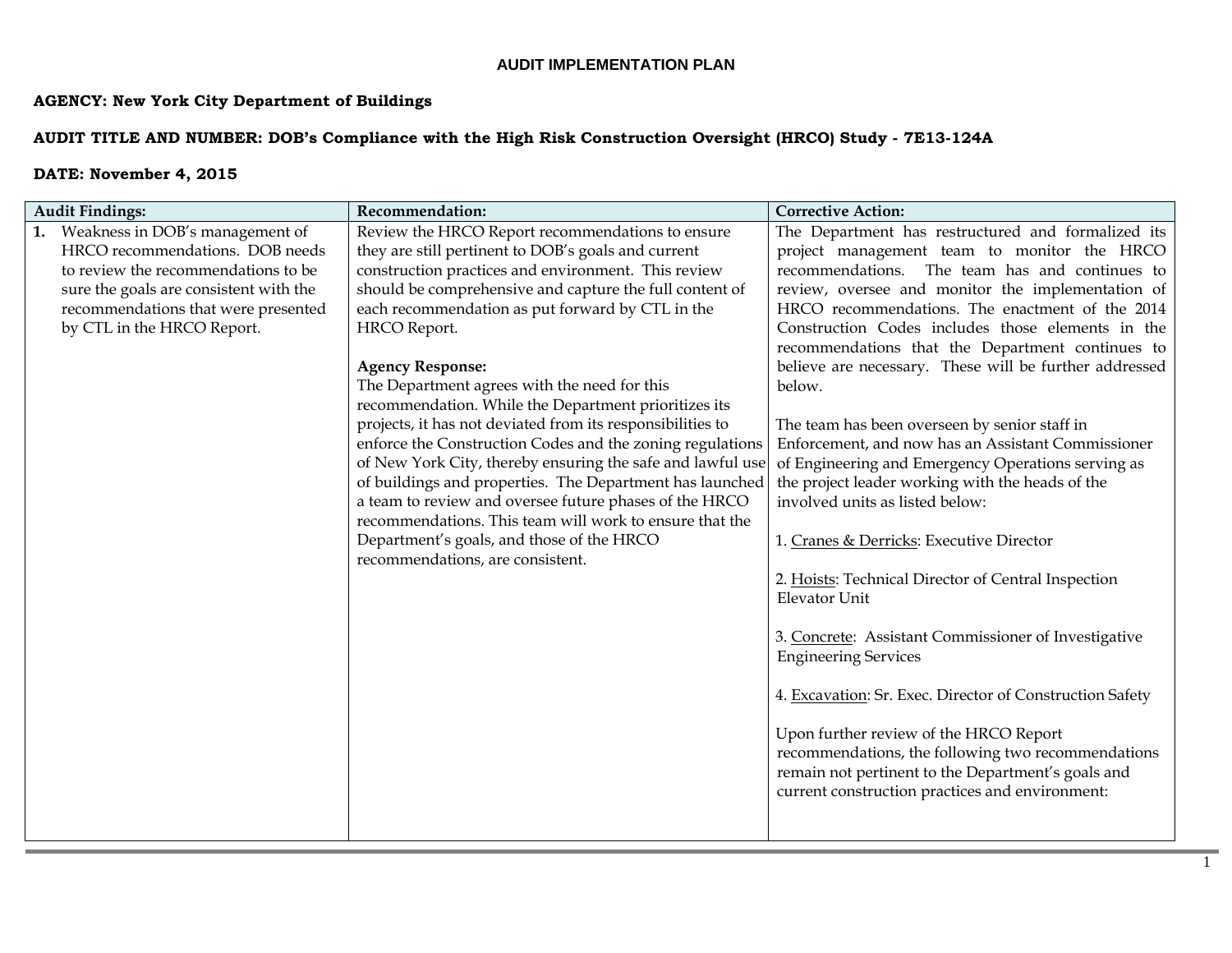# **AGENCY: New York City Department of Buildings**

## **AUDIT TITLE AND NUMBER: DOB's Compliance with the High Risk Construction Oversight (HRCO) Study - 7E13-124A**

|    | <b>Audit Findings:</b>                                                                                                                                                                                                                                                                             | Recommendation:                                                                                                                                                                                                                                                                                                                                      | <b>Corrective Action:</b>                                                                                                                                                                                                                                                                                                                                                                                                                      |
|----|----------------------------------------------------------------------------------------------------------------------------------------------------------------------------------------------------------------------------------------------------------------------------------------------------|------------------------------------------------------------------------------------------------------------------------------------------------------------------------------------------------------------------------------------------------------------------------------------------------------------------------------------------------------|------------------------------------------------------------------------------------------------------------------------------------------------------------------------------------------------------------------------------------------------------------------------------------------------------------------------------------------------------------------------------------------------------------------------------------------------|
|    |                                                                                                                                                                                                                                                                                                    |                                                                                                                                                                                                                                                                                                                                                      | H-03 Riding on Top of Cars - Deemed not<br>Ι.<br>practical. DOB has no authority to impose<br>social requirements on citizens; however, we<br>perform outreach and educational safety<br>programs. OSHA is responsible for NY State<br>work practices.<br>E-09 Pre-construction On-Site Meetings - this<br>П.<br>initiative would slow the construction process<br>significantly, and therefore was not<br>implemented.<br>Status: Implemented |
|    | 2. A failure to put person(s) or group in<br>charge of overseeing implementation of<br>the HRCO Report's Recommendations.<br>DOB does not have formal tracking of<br>each recommendation. (DOB team, that<br>tracks recommendations, should have<br>technical knowledge to head this<br>endeavor.) | Develop formal tracking and reporting requirements for<br>recommendation implementation.<br><b>Agency Response:</b><br>The Department is in agreement with this<br>recommendation, and will develop standardized formal<br>tracking and reporting requirements.                                                                                      | The Department has been documenting, categorizing<br>and tracking the HRCO recommendations since before<br>the 2013 audit. Following the audit, the Department<br>developed a more formal tracking of those<br>recommendations by the project management team.<br>Status: Implemented                                                                                                                                                          |
| 3. | HRCO Recommendations and<br>implementation functions were not<br>managed effectively. Weakness in<br>DOB's Internal Controls and oversight<br>of the implementation process for the<br>HRCO Report recommendations,<br>including a single point of responsibility<br>(either a person or a group). | Create a project management team responsible for<br>independently verifying recommendation implementation<br>status as well as performing the tracking and reporting<br>function. Ensure that this team has the necessary<br>technical knowledge to head up the endeavor.<br><b>Agency Response:</b><br>The Department agrees with the need for this | The Department's project management team, as<br>described above, monitors the status of the HRCO Report<br>recommendations and provides reports to senior staff.<br>Specific items that the agency has implemented, by code<br>or otherwise, are described below in more detail.<br><b>Cranes &amp; Derricks Unit</b><br>July 2015: Cranes & Derricks unit initiated a four-phase                                                              |
|    |                                                                                                                                                                                                                                                                                                    | recommendation. The Department plans to build a formal<br>project management team to monitor the status of the<br>HRCO Report recommendations.                                                                                                                                                                                                       | process to manage the recommendations pertinent to its<br>operations. Revising and modernizing Reference<br>Standard 19 (RS-19-2) as well as incorporating it into the                                                                                                                                                                                                                                                                         |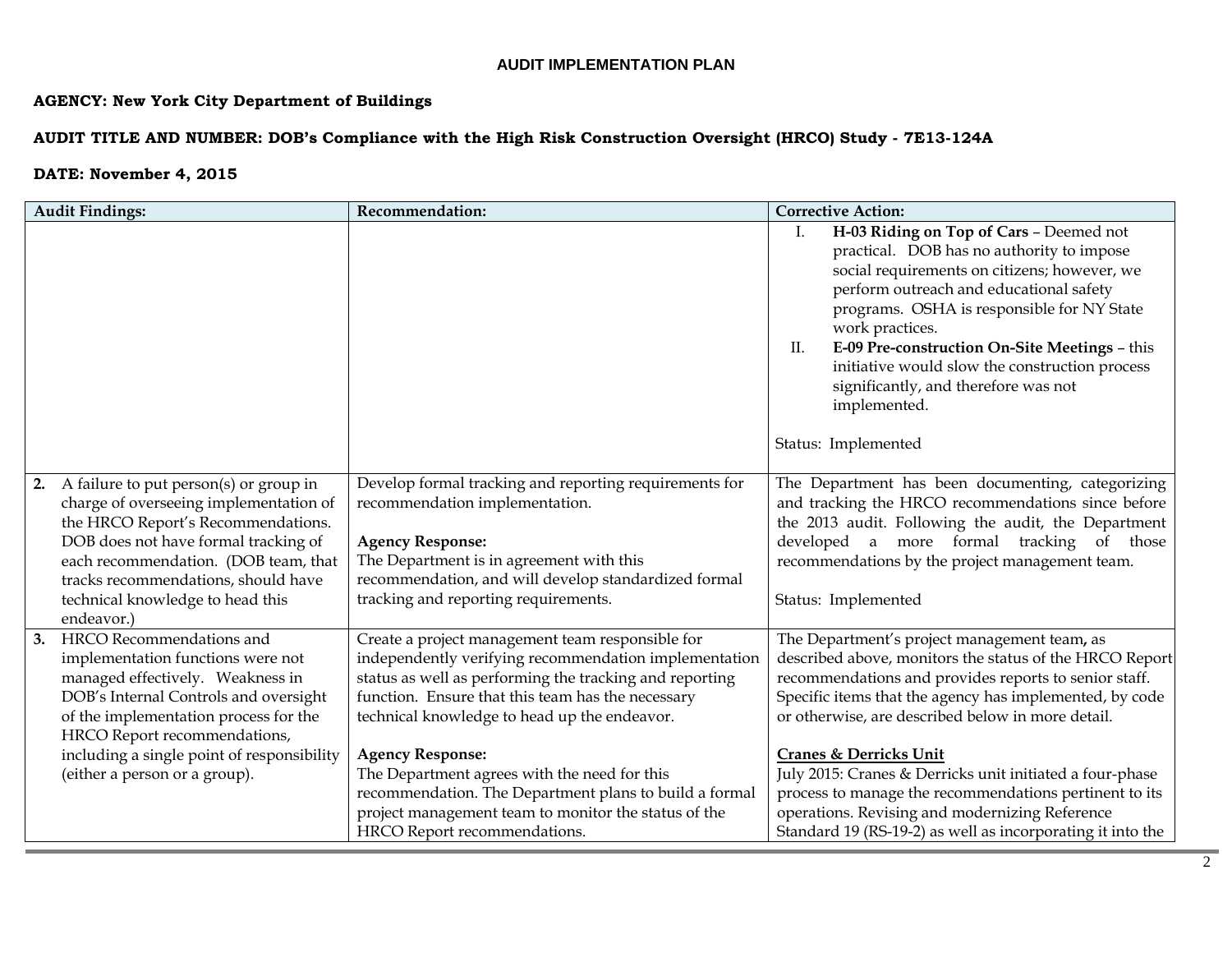# **AGENCY: New York City Department of Buildings**

## **AUDIT TITLE AND NUMBER: DOB's Compliance with the High Risk Construction Oversight (HRCO) Study - 7E13-124A**

| <b>Audit Findings:</b> | Recommendation:                                                                                                                                                                                     | <b>Corrective Action:</b>                                                                                                                                                                                                                                                                                                                                                                                                                                                                                                                                                                                                                                                                                     |
|------------------------|-----------------------------------------------------------------------------------------------------------------------------------------------------------------------------------------------------|---------------------------------------------------------------------------------------------------------------------------------------------------------------------------------------------------------------------------------------------------------------------------------------------------------------------------------------------------------------------------------------------------------------------------------------------------------------------------------------------------------------------------------------------------------------------------------------------------------------------------------------------------------------------------------------------------------------|
|                        | On a quarterly basis, this team would provide formal<br>reporting on the status of the HRCO Report<br>Recommendations to the Department's Deputy<br>Commissioner of Enforcement and Chief of Staff. | agency's overall regulatory construct is in process. RS-19<br>is the standard used to regulate the design, construction,<br>permitting, installation, removal, adjustment, repair<br>inspection, maintenance, operation and use of power<br>operated cranes and derricks being used for construction<br>in the City of New York.                                                                                                                                                                                                                                                                                                                                                                              |
|                        |                                                                                                                                                                                                     | Crane Erection (Crane Assembly) has been implemented<br>as per Local Law 46/08. This law requires that a safety<br>meeting takes place prior to the erecting, jumping or<br>dismantling of a tower crane. The engineer, rigger,<br>operator and all crew members are required to attend<br>and document the safety meeting. The engineer and<br>riggers are required to discuss all crane technical issues<br>during the safety meeting, and the rigger and engineer<br>are required to address/resolve all of the technical issues<br>that arise. Additionally, all crew members are required to<br>complete a Department-approved 30-hour training<br>course on how to erect, dismantle and jump the crane. |
|                        |                                                                                                                                                                                                     | <b>Concrete Unit</b><br>Structural Drawing Information is required as per<br>the 2014 Building Code (BC) Sections 107 and 1603<br>that outline the requirements for Construction<br>documents. Concrete and Enforcement Unit (CEU)<br>engineers ensure all structural drawings are<br>reviewed by the unit and that they meet the BC<br>requirements.                                                                                                                                                                                                                                                                                                                                                         |
|                        |                                                                                                                                                                                                     | Formwork Design Requirements have been adopted<br>and incorporated in the BC 3305.3.2.1; this section<br>requires site-specific formwork drawings by a                                                                                                                                                                                                                                                                                                                                                                                                                                                                                                                                                        |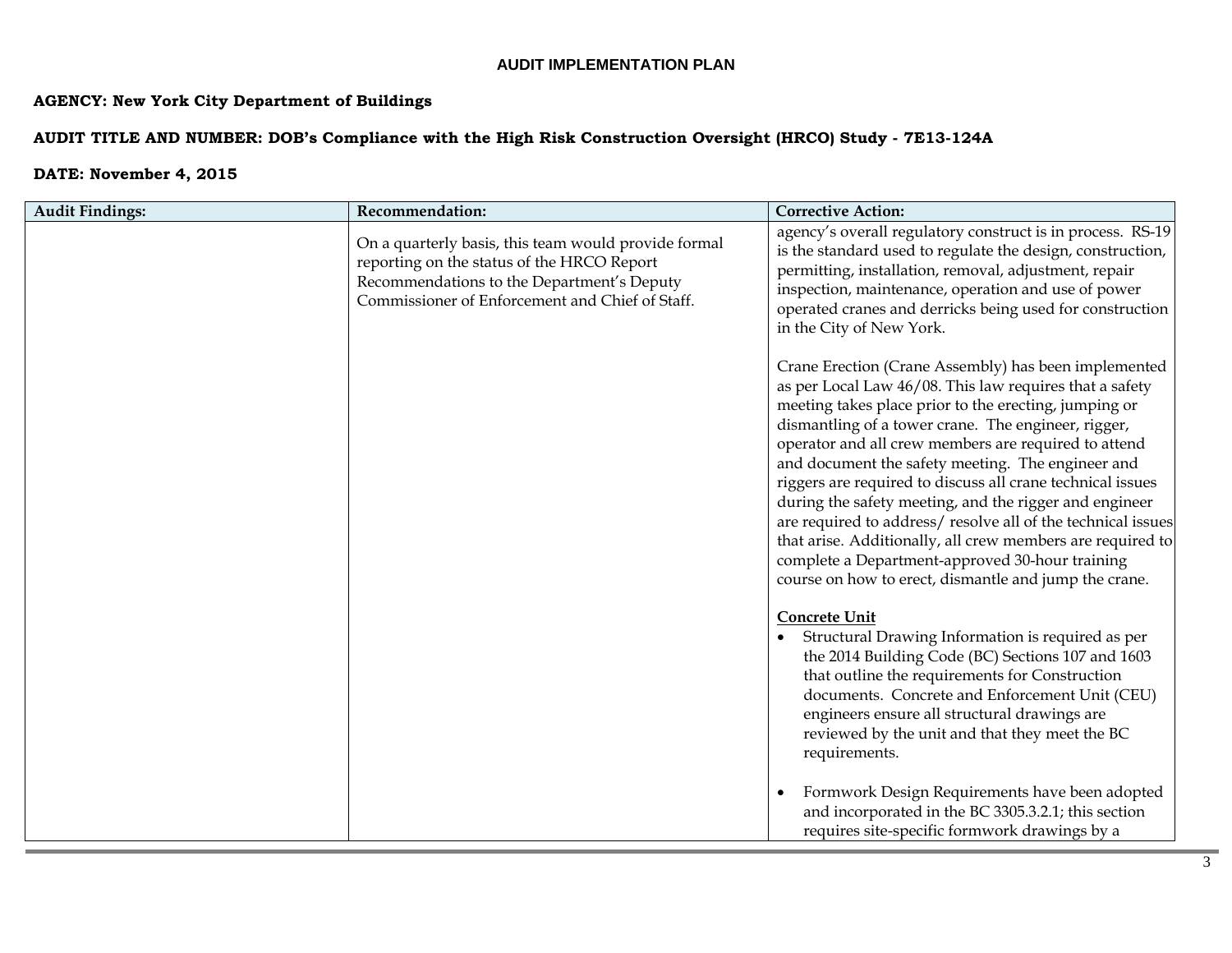## **AGENCY: New York City Department of Buildings**

## **AUDIT TITLE AND NUMBER: DOB's Compliance with the High Risk Construction Oversight (HRCO) Study - 7E13-124A**

| <b>Audit Findings:</b> | Recommendation: | <b>Corrective Action:</b>                                                                                                                                                                                                                                                                                                                                                                                                                                                                                                                                                                                                                                                                                                                                                                                                                                                                                                                                                                                                                                                                                      |
|------------------------|-----------------|----------------------------------------------------------------------------------------------------------------------------------------------------------------------------------------------------------------------------------------------------------------------------------------------------------------------------------------------------------------------------------------------------------------------------------------------------------------------------------------------------------------------------------------------------------------------------------------------------------------------------------------------------------------------------------------------------------------------------------------------------------------------------------------------------------------------------------------------------------------------------------------------------------------------------------------------------------------------------------------------------------------------------------------------------------------------------------------------------------------|
|                        |                 | registered design professional (NYS Licensed and<br>Registered Professional Engineer or NYC Licensed<br>and Registered Architect). It sets forth the<br>requirements for formwork for each construction<br>site. BC 3305.3.4.5 requires perimeter formwork<br>horizontal members to be positively attached to all<br>formwork supports. Beyond formwork design and<br>installation, BC 3305.3.6.8 requires a signed and<br>sealed re-shoring schedule to be maintained on site<br>when re-shoring is employed. BC 3305.3.2.1 now<br>requires site-specific formwork drawings by a<br>registered design professional (NYS Licensed and<br>Registered Professional Engineer or NYC Licensed<br>and Registered Architect), showing how to construct<br>the formwork for each construction site. This is an<br>improvement in safety and design over generic<br>formwork drawings that were either: (1) not<br>prepared by registered design professional; or (2)<br>did not provide site-specific information which<br>contributed to the confusion regarding how to<br>construct the formwork at the given site. |
|                        |                 | Design Drawings: the Code now requires site<br>specific formwork drawings wherever there are<br>loads imposed on existing structures. BC<br>3305.3.1.2.1 now requires an evaluation of the<br>existing structure for the loads imposed by a<br>registered design professional. The registered<br>design professional shall prepare design drawings<br>documenting the findings of the evaluation; indicate<br>the location of formwork elements, and the interface<br>between the formwork and the existing structure.                                                                                                                                                                                                                                                                                                                                                                                                                                                                                                                                                                                         |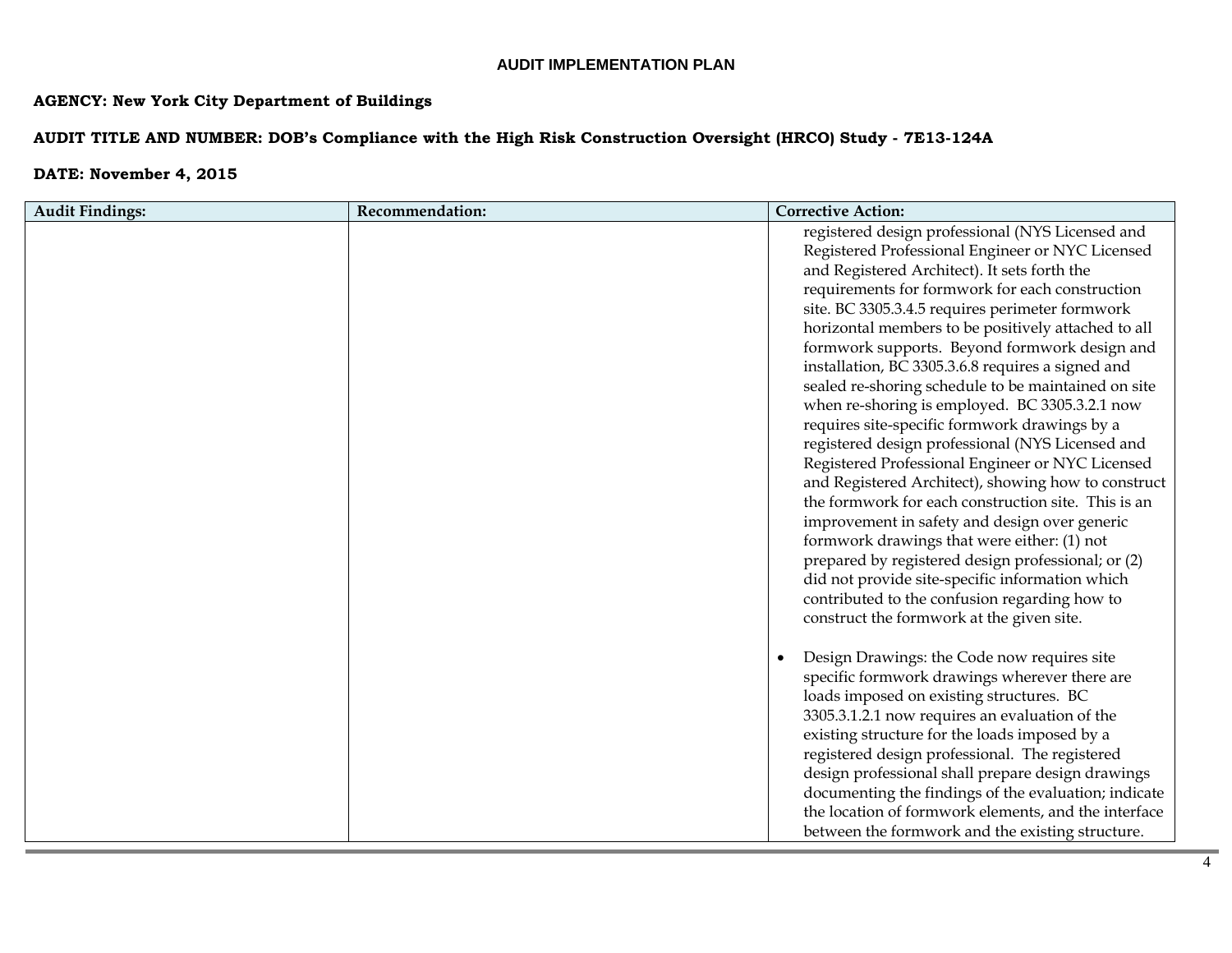## **AGENCY: New York City Department of Buildings**

## **AUDIT TITLE AND NUMBER: DOB's Compliance with the High Risk Construction Oversight (HRCO) Study - 7E13-124A**

| <b>Audit Findings:</b> | Recommendation: | <b>Corrective Action:</b>                                                                                                                                                                                                                                                                                                                              |
|------------------------|-----------------|--------------------------------------------------------------------------------------------------------------------------------------------------------------------------------------------------------------------------------------------------------------------------------------------------------------------------------------------------------|
|                        |                 | This is required whenever vertical or horizontal<br>loads are imposed by concrete construction<br>operations.                                                                                                                                                                                                                                          |
|                        |                 | Monitoring Constructability is implemented. CEU<br>$\bullet$<br>engineers ensure all structural drawings reviewed<br>by the unit meet the minimum requirement set in<br>the Building Code and all associated reference<br>standards.                                                                                                                   |
|                        |                 | Reinforcing Placement Quality Assurance is now<br>$\bullet$<br>implemented and is addressed in the agency's rules,<br>1 RCNY 101-06 (b) (4) with respect to Special<br>Inspection Agencies and the records they are<br>required to maintain.                                                                                                           |
|                        |                 | <b>Excavation Unit</b><br>Minimum drawing standards are implemented.                                                                                                                                                                                                                                                                                   |
|                        |                 | HRCO developed a training manual for Excavation<br>$\bullet$<br>Engineers and a manual tailored specifically for<br>borough plan examiners. Both of these were utilized<br>during training sessions. The Excavation Unit has<br>incorporated the relevant items from these manuals<br>into the Department's Excavation Engineering Audit<br>Checklist. |
|                        |                 | Additionally, there is a Support of Excavation (SOE)<br>$\bullet$<br>requirements document (published on our website).<br>Excavation Engineers review SOE (including<br>underpinning) based on referrals from field<br>inspectors.                                                                                                                     |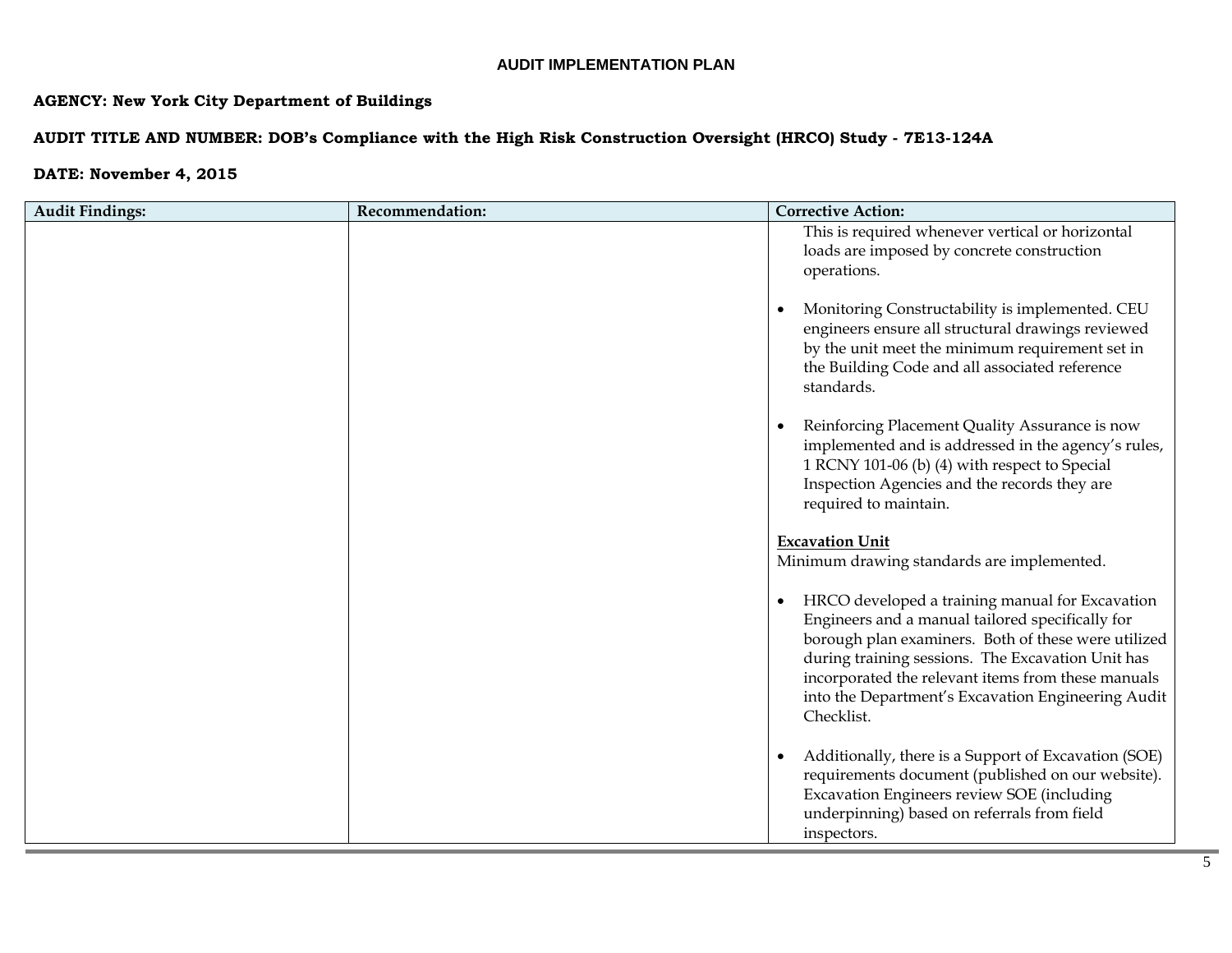## **AGENCY: New York City Department of Buildings**

## **AUDIT TITLE AND NUMBER: DOB's Compliance with the High Risk Construction Oversight (HRCO) Study - 7E13-124A**

| <b>Audit Findings:</b>                                                                   | Recommendation:                                                                                                                                                                                                                                                                                                      | <b>Corrective Action:</b>                                                                                                                                                                                                                                                                                                                                                                                                                                                                                                                                                                                                           |
|------------------------------------------------------------------------------------------|----------------------------------------------------------------------------------------------------------------------------------------------------------------------------------------------------------------------------------------------------------------------------------------------------------------------|-------------------------------------------------------------------------------------------------------------------------------------------------------------------------------------------------------------------------------------------------------------------------------------------------------------------------------------------------------------------------------------------------------------------------------------------------------------------------------------------------------------------------------------------------------------------------------------------------------------------------------------|
|                                                                                          |                                                                                                                                                                                                                                                                                                                      | <b>Hoist Unit</b><br>PE Sign-off is implemented. DOB has always<br>required a letter from a licensed professional<br>certifying that the building can support the loads<br>imposed by the hoist. If the letter is not submitted,<br>the application is rejected.<br>As noted in our prior response, a DOB inspection<br>$\bullet$<br>checklist item was established for equipment<br>maintenance log as a result of the HRCO<br>recommendation. Inspectors are required to verify<br>that the contractor maintains an onsite equipment<br>log book as a standardized recordkeeping of all<br>pertinent data.<br>Status: Implemented |
| DOB should formally track and<br>4.<br>document all meetings, reviews,<br>analyses, etc. | Ensure that all actions (e.g., reviews, analyses, meetings,<br>etc.) are formally and properly documented.<br><b>Agency Response:</b><br>The Department is in agreement with this<br>recommendation, and will develop formal tracking,<br>reporting and documentation methods as<br>Recommendation 2 also suggested. | The Department has developed formal tracking of the<br>actions taken in connection with the implementation of<br>HRCO recommendations including maintaining<br>improved meeting minutes and attendance sheets.<br>Status: Implemented                                                                                                                                                                                                                                                                                                                                                                                               |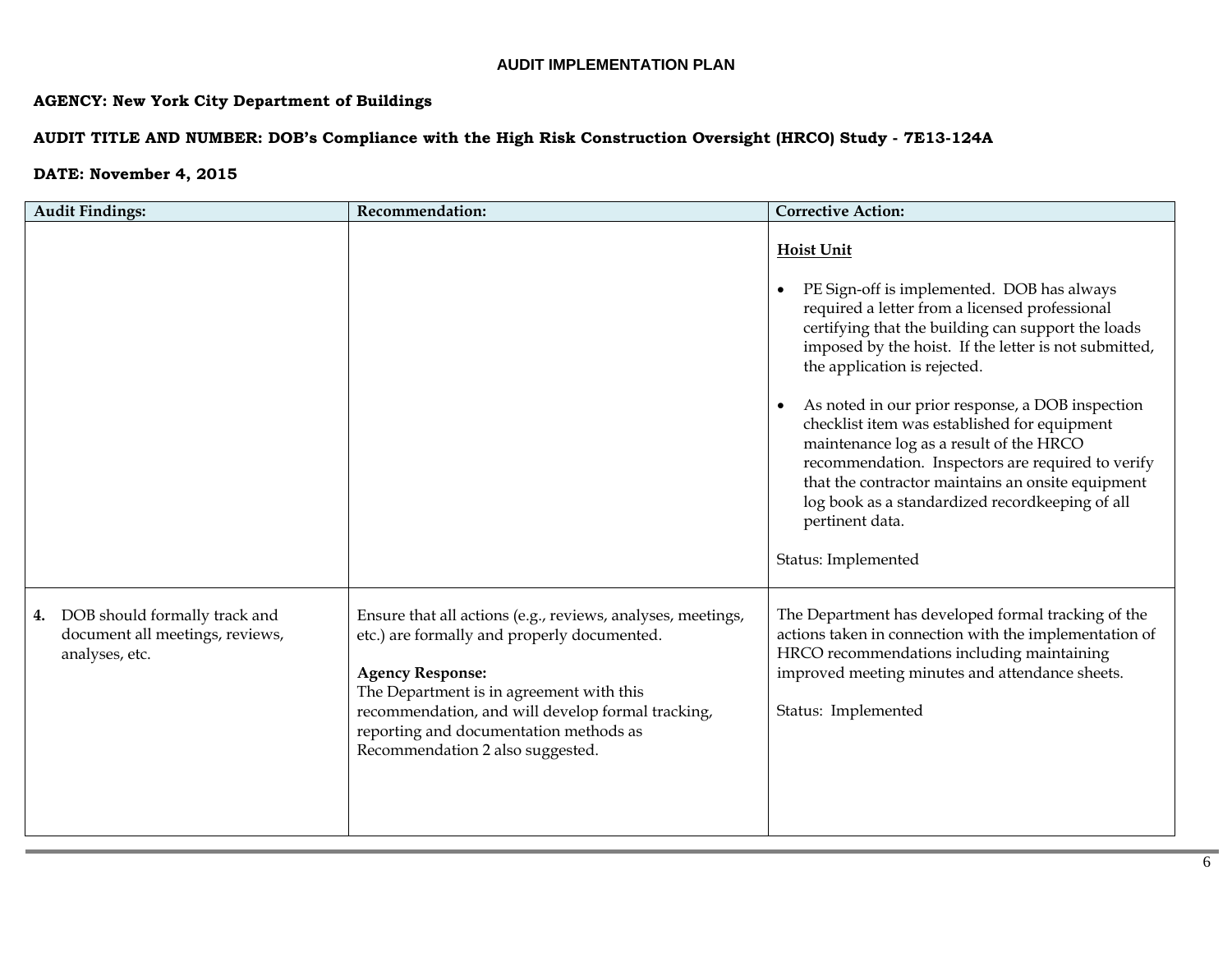# **AGENCY: New York City Department of Buildings**

## **AUDIT TITLE AND NUMBER: DOB's Compliance with the High Risk Construction Oversight (HRCO) Study - 7E13-124A**

|    | <b>Audit Findings:</b>                                                                                                                                                                                                                                                                                                                                                     | Recommendation:                                                                                                                                                                                                                                                                                                                                                                                                                                                                                | <b>Corrective Action:</b>                                                                                                                                                             |
|----|----------------------------------------------------------------------------------------------------------------------------------------------------------------------------------------------------------------------------------------------------------------------------------------------------------------------------------------------------------------------------|------------------------------------------------------------------------------------------------------------------------------------------------------------------------------------------------------------------------------------------------------------------------------------------------------------------------------------------------------------------------------------------------------------------------------------------------------------------------------------------------|---------------------------------------------------------------------------------------------------------------------------------------------------------------------------------------|
|    | 5. The appropriate files of deliverables,<br>meeting minutes, communications with<br>industry and CTL, training session<br>attendance sheets etc., are not retained.                                                                                                                                                                                                       | Maintain appropriate files of deliverables, meeting<br>minutes, communications with industry and CTL, training<br>session attendance sheets, etc.<br><b>Agency Response:</b><br>Although the Department produced numerous deliverable                                                                                                                                                                                                                                                          | This recommendation is no longer applicable as the<br>consultant engagement is over.<br>Status: Implemented                                                                           |
|    |                                                                                                                                                                                                                                                                                                                                                                            | files, communications with industry, attendance sheets,<br>etc. we nonetheless agree with this recommendation and<br>will maintain better and more standardized<br>documentation.                                                                                                                                                                                                                                                                                                              |                                                                                                                                                                                       |
| 6. | Weakness in DOB's oversight of the<br>Implementation Contract it entered into<br>with CTL and with CTL's performance.<br>DOB did not monitor consultant<br>contracts to ensure that all tasks are<br>completed.                                                                                                                                                            | Adequately monitor consultant contracts to ensure that all<br>tasks are completed and completed in a way that provides<br>value to the agency.<br><b>Agency Response:</b><br>The Department is in partial agreement with this<br>recommendation. Our technical and subject matter<br>experts believe the deliverables received matched the<br>contract terms. We will continue to monitor contracts to<br>ensure that all tasks are completed in accordance with the<br>contract deliverables. | DOB monitors contracts to ensure that all tasks are<br>completed in accordance with the contract deliverables.<br>This is standard practice at the Department.<br>Status: Implemented |
| 7. | The work product produced pursuant<br>to the Implementation Contract was for<br>DOB and the property of DOB,<br>however; the audit review found that<br>the excavation deliverables contained<br>language restricting the use of the work<br>product. DOB failed to clearly enforce<br>the terms of its contract and a potential<br>conflict as to ownership may arise, as | Ensure that all contracts specifically specify where<br>consultant's work product is the property of the agency<br>and that this be required in all contracts, except for<br>documented extraordinary circumstances.<br><b>Agency Response:</b><br>The contract did include such a specification, specifically<br>stating that all work produced was the property of the<br>City, as follows: "Upon execution of this Agreement, any                                                           | The Department's Chief Contracting Officer will<br>continue to ensure that all deliverables will be in<br>accordance with the contract specifications.<br>Status: Implemented         |